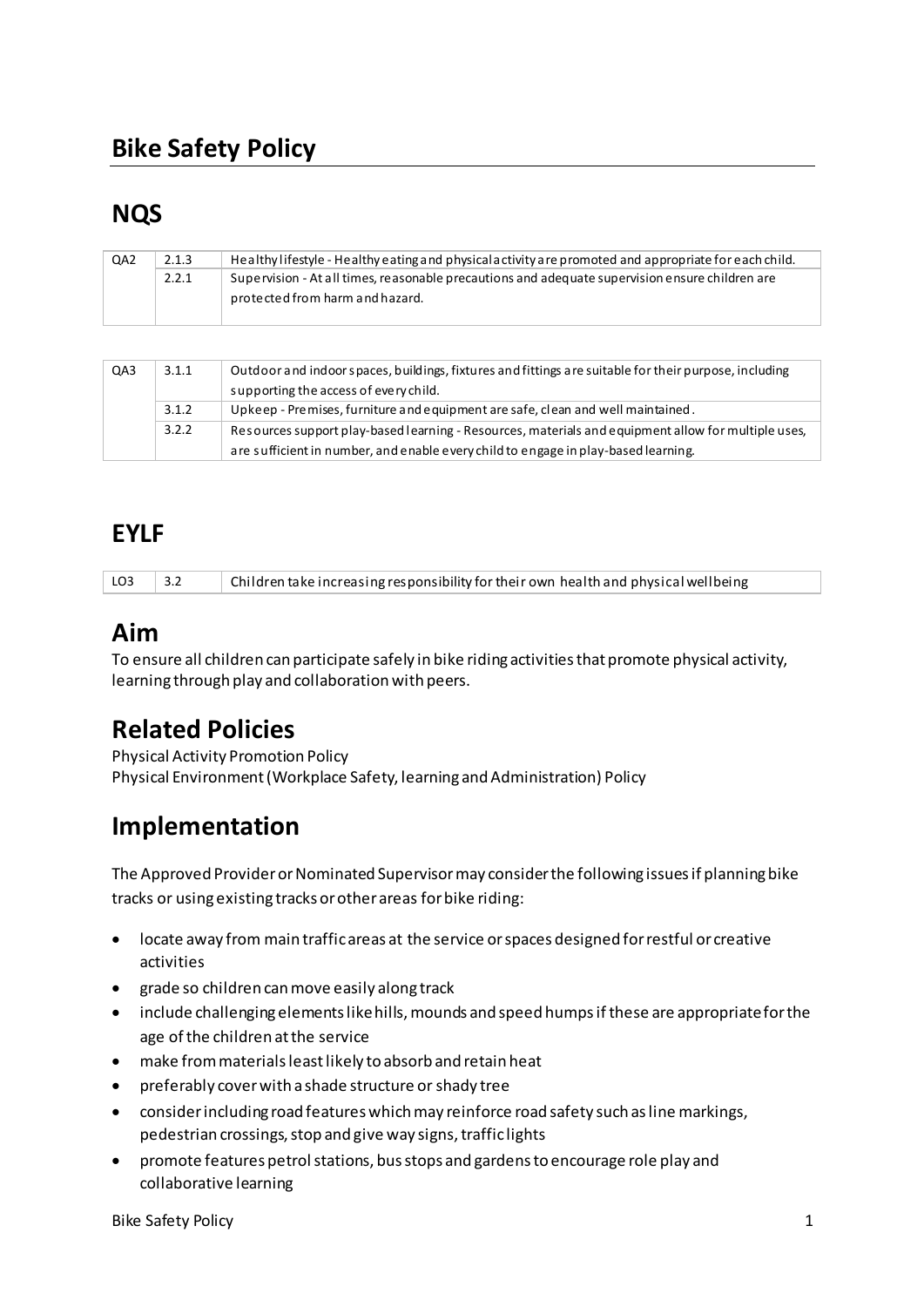• if planning or implementing a bike track, make 1200-1500 mm wide, have 1000 mm free space beside it and edge , for example with rounded bricks or concrete.

#### **Bikes**

The Nominated Supervisor will ensure:

- bikes at the service are suitable for the ages of children at the service
- comply with AS/NSZ 1927
- are regularly inspected and maintained

#### **Safety Assessment and Education**

Before children can ride bikes at the service:

- the Nominated Supervisor will conduct a risk assessment to plan how bikes can be used safely in different locations at the service and take action to eliminate or minimise risk to children from bike riding
- the Nominated Supervisor will induct educators and staff in the safe use of bikes
- educators will:
	- o teach children how to ride the bikes
	- o teach children the bike safety rules
	- o discuss bike safety behaviours and their expectations for consistent safe riding at the service

When children are riding bikes educators will ensure all children follow the bike safety rules consistently.

#### **Bike safety rules**

- all children wear properly fitting helmets that comply with AS/NSZ 2063
	- $\circ$  helmet can't be moved around on the head
	- o chinstrap fastened firmly and not twisted
	- $\circ$  straps join in a 'V' just below the ears
	- o helmets replaced after an impact or accident, or if materials split or deteriorate
	- o sunhats worn under helmets in accordance with sun safe policy
- no child can ride a bike if an educator is not supervising them
- no child can collide with a stationary bike or one being ridden by a child
- children can only overtake other children if it is safe

### **Sources**

**National Quality Standard Early Years Learning Framework Kidsafe NSW - Bike tracks NSW Transport – Safety on wheels** 

Bike Safety Policy 2